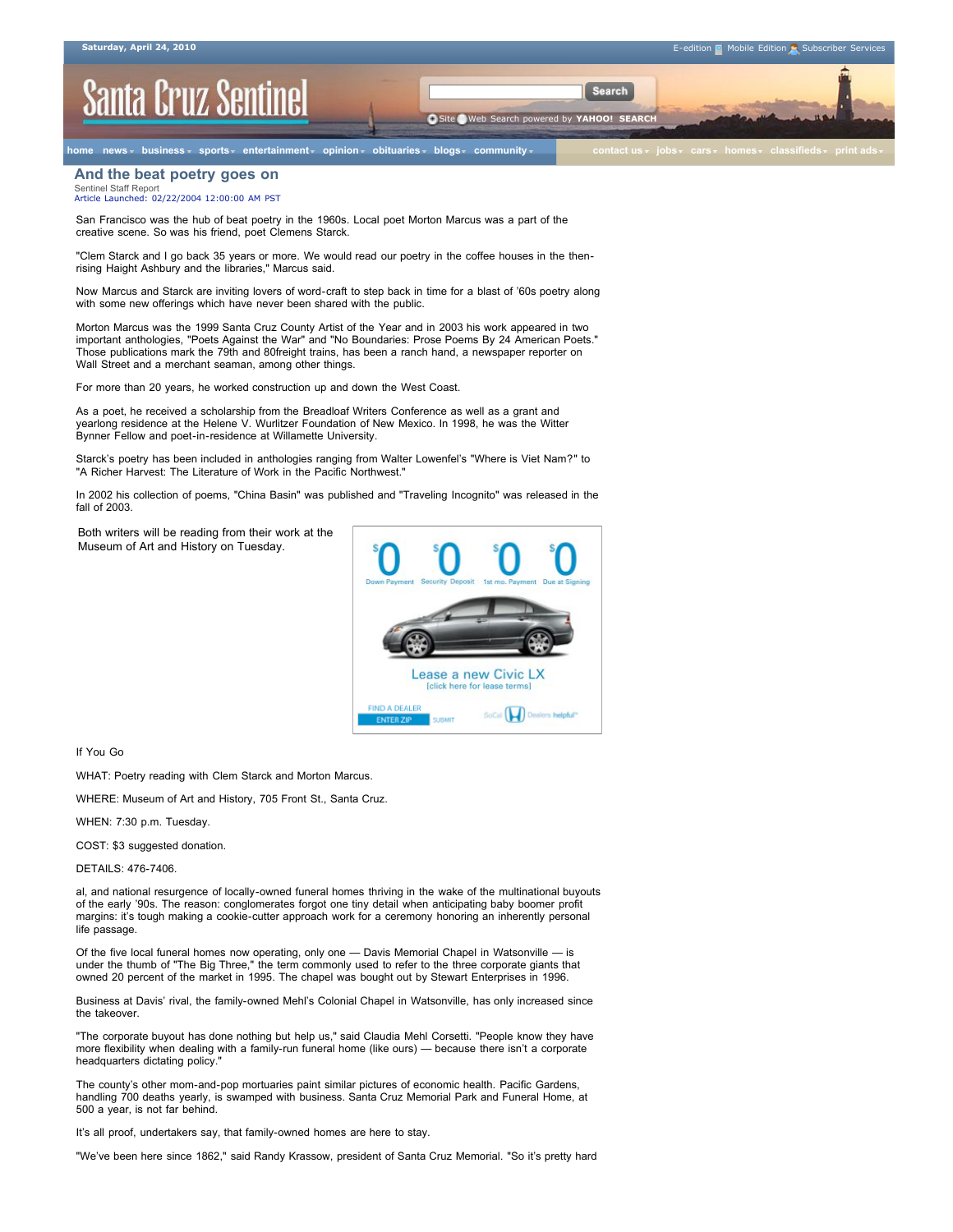to dislodge us."

Rise of the funeral home Although ubiquitous now, the American funeral home arrived on the scene a relatively short time ago — at the turn of the 20th century.

It found a fertile culture in which to take root. Increases in life expectancies, fueled by improvements in medical technology, were shifting the deathbed from the home to the hospital.

Death, in the process, was disappearing from American life. Undertakers helped move it along.

History professor Gary Laderman discusses the shift in his book "Rest in Peace," published by Oxford University Press this year. As life-sustaining technologies bred an avoid-death-at-all-cost mentality, Americans became increasingly reluctant to deal with their dead — and the messy decay that accompanied them.

Undertakers gladly stepped in, offering embalming as their calling card, and fundamentally changing America's relationship with the corpse, Laderman explains.

"Dead bodies, in effect, disappeared from the everyday world of twentieth-century Americans," he writes.

A chore once relegated to the deceased's survivors morphed into a thriving industry — so successfully, in fact, that almost all mourners now turn to funeral homes.

Benito estimates that not even one-half of 1 percent of people today handle the dead on their own. In addition to the mess, the system's just too hard to navigate, he said. Hospitals, for example, require that mourners prove they have a place to dispose of the body before relinquishing corpses. That entails securing disposition and death permits.

"There are a lot of small details associated with the completion of those forms. If signatures go over the line and are not in black ink, for example, the registrar won't accept them," Benito said. "Would I consider (taking care of my dead alone)? Absolutely not."

As the stewards of such an emotionally charged event, undertakers became important cultural figures who helped shape the death rituals that are now a staple of American culture.

Which begs the question — just what kind of people are they?

The people in the business The word "mortician," to many, conjures images of a profession that preys on vulnerable families, exploiting grieving for big profits.

It's a stereotype that culminated with the 1963 bestseller "The American Way of Death," a scathing — and largely misleading, according to Laderman — indictment of the funeral industry that undertakers have yet to recover from.

There's no doubt the funeral trade is big business. With about 2.4 million Americans dying annually, the industry grossed about \$11.6 billion in revenue in 2001, according to the U.S. Census Bureau.

Industry profits are expected to skyrocket even further over the next two decades as baby boomers perish — the death rate will rise from 8.6 per 1,000 in 1999 to 10.24 in 2020, according to the National Center for Health Statistics.

Shows like "Six Feet Under" and the movie "My Girl" — which starred Dan Akyroyd as a widowed mortician struggling with issues like parenting and dating — have begun to shatter the stereotype of undertakers as money-grubbing profiteers, Laderman says.

The Fishers, for example, are portrayed as a compassionate lot who put clients above the bottom line. Local morticians, not surprisingly, say the show hits the mark in that respect.

"People think we're these white guys standing around ringing our hands and waiting for people to die, but it's not like that. We actually hope people don't die," said Benito, whose business can barely keep up with the county's dead. "I mean, please, stop!"

While you would expect such lip service from the mouths of morticians, their claims are backed up by professor Laderman, who found, in his research, a group of highly respected people just trying to heed communities' deepest wishes.

Benito and Azzaro say undertakers are people who feel called — like a minister — to the "dismal trade," entering for the spiritual and emotional, rather than monetary, rewards it brings.

Staff embalmer Dave Cutter, for example, decided to join the profession at the young age of 12, after his father's death showed him the solace a good viewing could bring.

"I just have a feeling inside this is what I'm supposed to be doing," Cutter said. "It's just really rewarding to know a family can pay their last respects."

Benito and Azzaro point to what they believe are modest profits to support their claims — their home grosses between \$800,000 and \$900,000 annually, and staff morticians make between \$75,000 and \$100,000, they said.

Their average funeral costs between \$4,500 and \$6,500, which doesn't include burial costs charged by a cemetery. Direct cremations range from \$1,200 to \$1,600, they said.

According to the California Funeral Directors Association, the average mortician makes \$40,000 annually. There are roughly 900 homes in the state.

But spouting figures is beside the point, Benito and Azzaro say. People who get into the trade for the money simply don't last — the job is too grueling, he said.

"Our entire client load is comprised of people on the worst day of their life," Benito said. "We're confronted every day with our mortality.

Meeting the clients When Vince Azzaro walks into a room, it's like the sudden activation of stadium lights on a dark night — an almost blinding jolt of instant radiance. With his boyish, sunburned features and two-hour attention span, he seems a perfect match for a grim yet constantly fluctuating trade.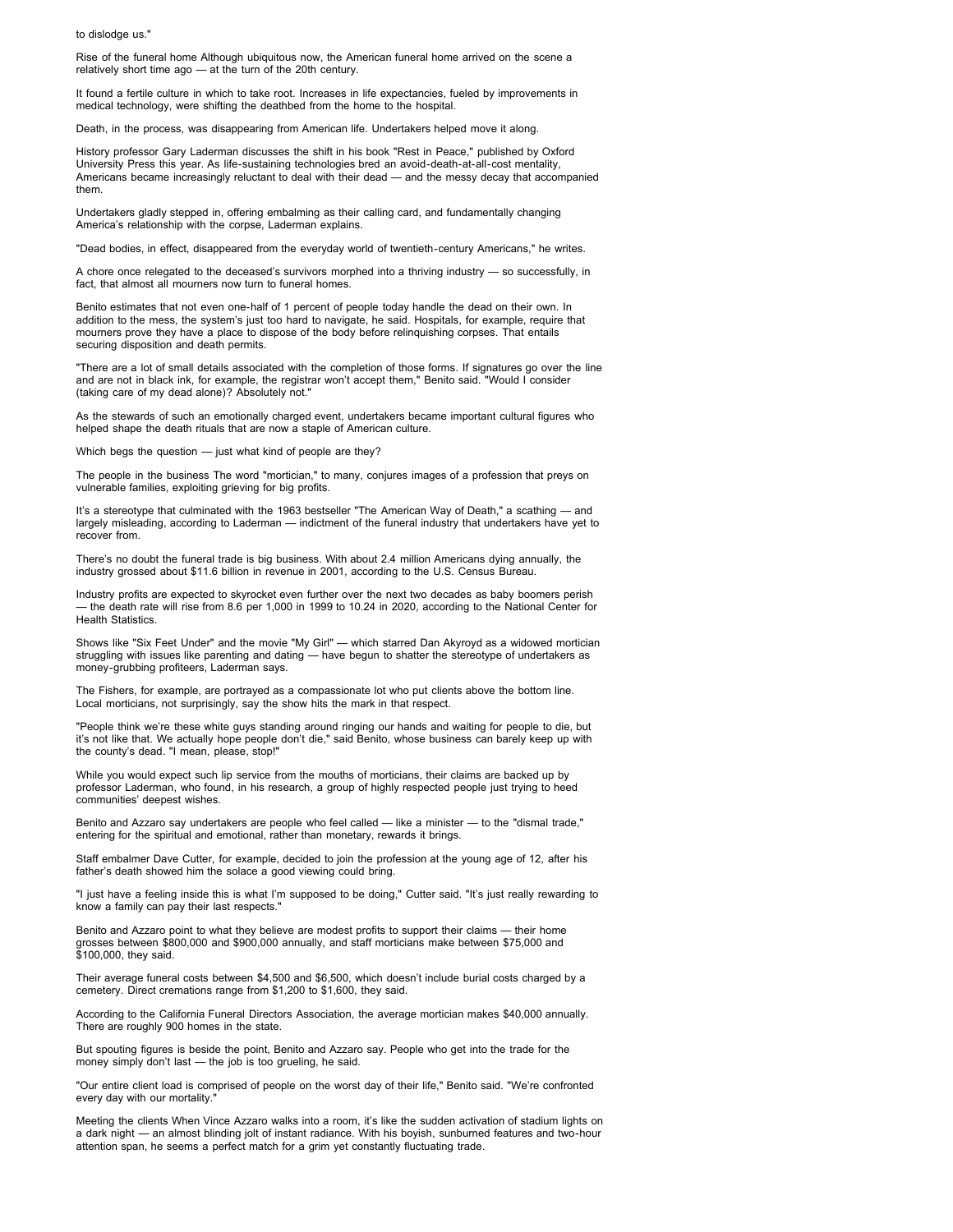Today, he walks into a conference room seating the elderly wife, daughter and son-in-law of an 86-year-old man who died the previous day. The man, who had Alzheimer's, was lost to the family years ago. All the same, the family still mourns.

Azzaro, who enters the room balancing a crystal tray, holding a jug of water, knows the perfect way to start the intake: a nice, old-fashioned, corny joke.

He places the tray down on the table and smiles: "I went to flight attendant school — that's why I didn't spill a drop," he says.

It's the perfect segue. The trio laugh, and immediately relax. Before you know it, Azzaro has booked the church they want for the funeral, taken care of a delicate issue involving who will preside, has explained the death certificate process and is chatting with the family like old friends.

During a conversational interlude, the undertaker mentions a man he once knew who attended the family's church. It turns out the guy's still there.

"He knows all the women," says the day-old widow, making fun of the mutual acquaintance's lothario tendencies.

By the time the family leaves an hour later, the basics of the funeral are in place, the obituary is written, the cremation form is signed and Azzaro has scheduled an appointment for the family at the cemetery, for choosing a niche for the urn.

The trio rise to leave. Their load is much lighter than when they walked into the mortuary, and they're ready for lunch.

Says the son-in-law, with relief in his voice: "They're pretty much going to do everything here. The cemetery is the only thing we have to do."

The morning is a typical one for Pacific Gardens and exemplifies, says Azzaro, what the funeral industry is really all about: working with the living, not the dead. Contrary to the trade's portrayal on "Six Feet Under," the corpse plays a minor role in day-to-day business, he says.

"Only about 20 percent of the business has to do with the body. The other 80 percent is interacting with the family," he said.

A lot of the job is simply guiding people through the red tape and bureaucracy that have grown up around the disposition of a body, Azzaro said. It involves the tricky task of empathizing with mourners — "walking the walk," as Azzaro puts it — while simultaneously distancing oneself from clients' losses.

"It's a tightrope," said Mehl Corsetti. "You can't get pulled into the grief too much, or your capacity to help is diminished."

As death pays little heed to the standard nine-to-five schedule, the job is also far more demanding than the HBO show lets on, undertakers say.

Calls from mourners on weekends, holidays and in the wee hours of the night are common. When that happens, undertakers have to hustle to pick up bodies — industry standard dictates a 30-minute response time, at the most.

Pacific Gardens is one of the busier homes in the county. Benito and Azzaro routinely work 14-hour days and rarely see a day off in the span of a week. Lunch breaks are a foreign concept.

"We kind of put our whole lives on hold," Azzaro said.

The pair start each day by scrubbing the funeral home from head-to-toe. That's followed by a staff meeting in the "situation room," where a rough schedule is hammered out. The plan will last until noon, if the pair are lucky. More often, the schedule is abandoned mid-day as new families walk through the door.

"It's kind of like a big juggling act," Azzaro said.

The stress of getting every detail right, from the choice of flowers to how a pastor pronounces the deceased's name (families remember every mistake) is intense, leaving undertakers emotionally exhausted by the end of the day. They're charged with cramming into two days the same amount of organizing wedding planners take a year to pull off. At the same time, the morticians have to treat each family as if they're the only people walking through the door.

"When someone passes away all a family wants to hear is 'yes, yes, yes.' We try to fulfill all their wishes," said Cutter. "But they often don't realize there's five to six other families you've dealt with that day."

Living with death Dave Cutter has watched the gray-white pallor of death spread over more than 7,000 bodies. He's watched the skin slip away over stiffening muscles as body liquids move toward the ground, succumbing to gravity. He's smelled the odors of death, the noxious fumes a corpse emits as intestinal bacteria enter blood vessels and tissues.

Cutter has seen the bodies of children lying as lifeless as stacked pallets and corpses mangled beyond recognition. Yet the daily confrontation with the body's temporality has left him far from jaded. On the contrary, his spirituality has only strengthened, he says.

"People think folks in this industry become immune to death, hardened to it," he said. "But I think it only makes you believe (in a higher power) more."

"You'll look at someone," said Azzaro, "and know they're at peace. You'll know that this is much, much better — where they're at. Call it heaven, call it paradise, call it Santa Cruz. But there is another place.'

Azzaro, Cutter and Benito don't deny that dealing in death is hard. Working with dead children, especially, is something they all have trouble reconciling. But hand in hand with the emotional challenges comes a spiritual reward, they said. And all feel honored to partake in it.

Cutter finds proof of faith every time he injects a client's jugular with the formaldehyde solution that temporarily restores the pink, natural look. The bodies' delicate alignment of bones, sinews and tissues make it clear to him there's "something beyond," he said.

But he also sees God in little things — a peacock opening its feathers at a graveside service, for example,